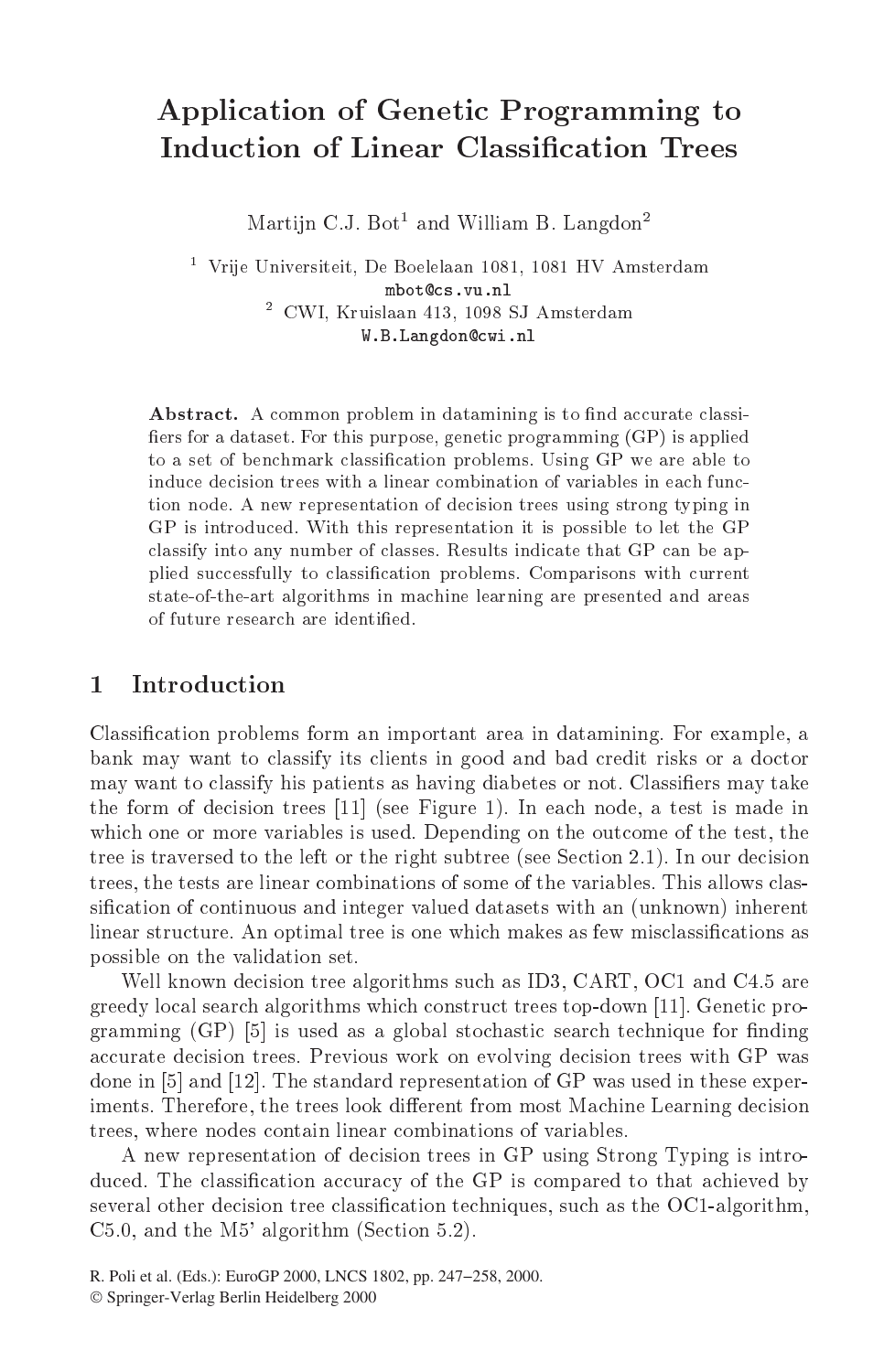# 248 M.C.J. Bot and W.B. Langdon

In Section 2 the theoretical background behind the system is given. Section 3 explains the experimental setup for the experiments The results are given in Section 4. In Section 5 an analysis is made of the performance of the GP-system and a comparison is made to other decision tree algorithms. Section 6 contains our conclusions.



 $\mathbf{r}$  is  $\mathbf{r}_i$  example decision tree and its representation in the GP  $x_{10}$  means the tenth variable from the dataset end of the dataset of the weights are the weights are the weights are the weights and variables for the linear combination The last two children are other function nodes or classifications. When evaluating the CheckConditionZvars node on a certain case.  $\frac{11}{2}$   $\frac{1}{2}$   $\frac{1}{2}$   $\frac{1}{2}$   $\frac{1}{2}$   $\frac{1}{2}$  the CheckConditions vars node is evaluated, otherwise the  $\max$  classification is 1 and the evaluation of the decision tree on this particular case is

#### $\bf{2}$  Background \_

### $2.1$ Decision Trees

Decision trees  $[11]$  are a well known technique in machine learning for representing the underlying structure of a dataset

An axis-parallel decision tree is one in which each node contains only one variable All hyperplanes multidimensional planes are parallel to the axes hence the name. See Figure 2 for an example. A decision tree is **oblique** when the nodes contain one or more variables Now the hyperplanes are not necessarily parallel to the axes but can have any orientation in the attribute space See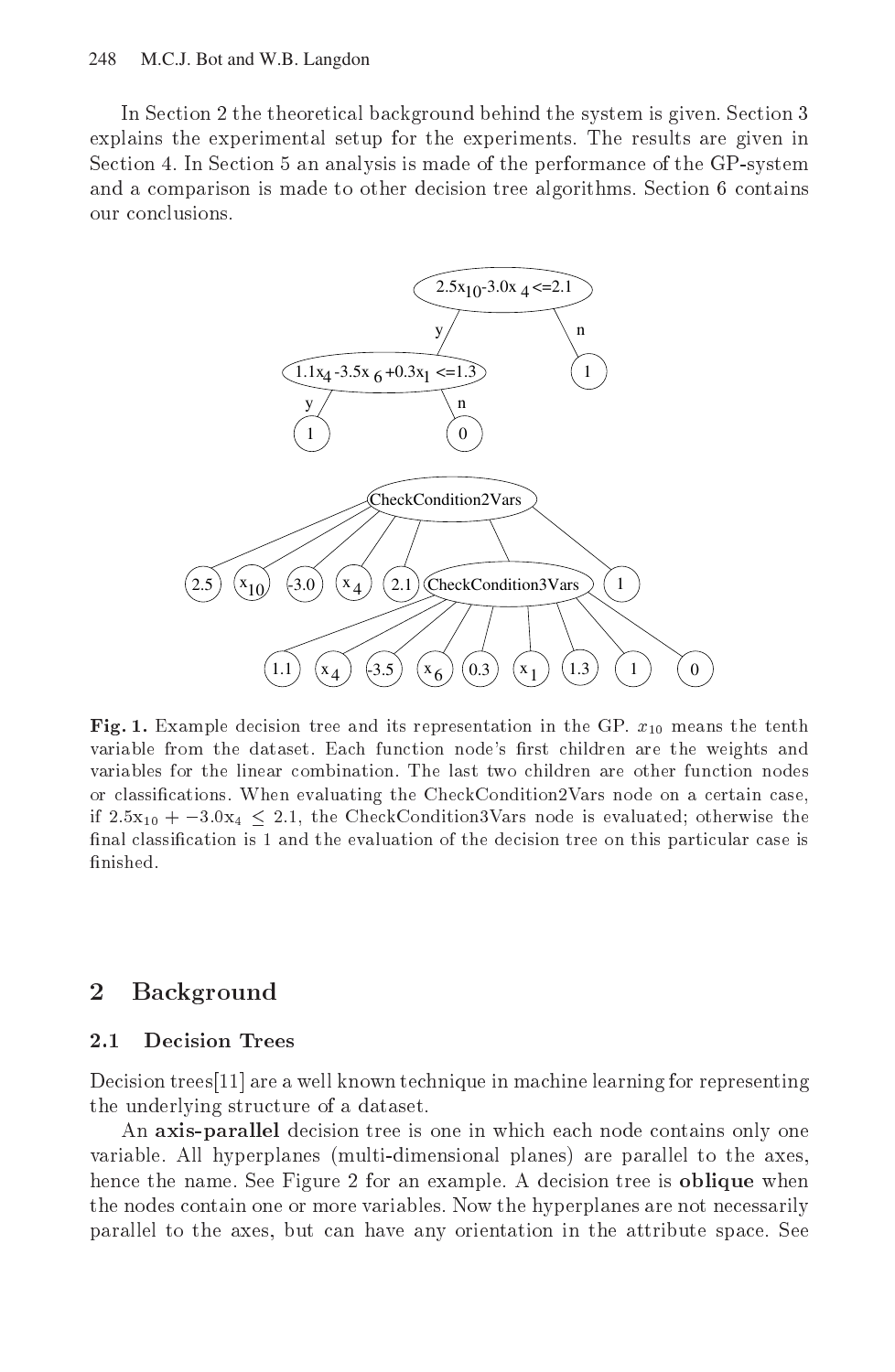Figure for an example Note that axis-parallel trees are special cases of oblique trees Clearly oblique trees are more general than axis-parallel trees There exist many domains in which oblique hyperplanes will form the best classification model. For example, any domain in which the (weighted) sum of two variables is crucial for correct classification needs an oblique hyperplane.

Because of this larger generality however, the search space is also much larger: there are many more possible oblique models than axis-parallel models

Most decision tree algorithms create linear decision trees Although often a linear tree can describe the data very well, there may be situations where non-linear trees are better For example in hyper-ellipses were compared to hyper-rectangles Neither hyper-ellipses nor hyper-rectangles were systematically better in size or accuracy of the solutions found. Our system focuses on linear trees



 $\mathbf r$  is,  $\mathbf z$ , the left side shows a simple axis-parallel decision tree. The right side shows the partitioning that this tree creates in the two-dimensional attribute space.



 $\bf r$  ig.  $\bf o$ . The left side shows an oblique decision tree. The right side shows the partitioning that this tree creates in the two-dimensional attribute space.

When evaluating a decision tree on an individual case from the database, in each non-leaf node a linear combination is made of some of the available variables. Each function node has  $(\{c_i, x_i\},$  threshold, ifTrue, ifFalse) as its children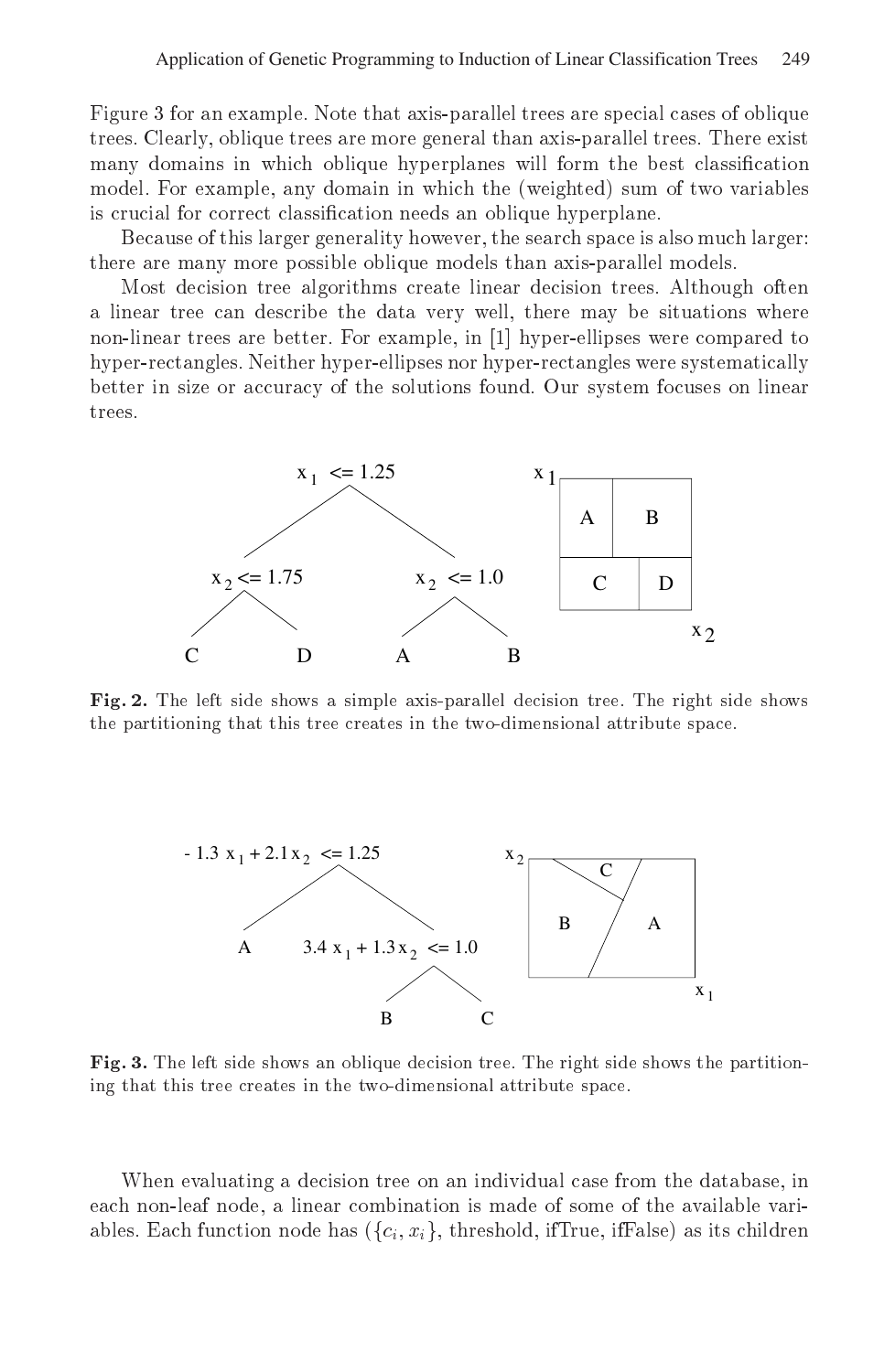with  $c_i$  and  $x_i$  the ith constant and the ith variable. The ifTrue and i fFalse branches are either direct classifications or other function nodes. Terminals are either constants -doubles variables -integers or classications -integers The node is evaluated as follows:

if  $\sum_i c_i x_i <$  = threshold then return value of ifTrue branch  $_{\text{else}}$ return value of ifFalse branch

The Classification terminal that is reached when evaluating a specific training of validation case is the classification the GP makes for that case.

This system could be extended with non-linear function nodes. For example, functions could be added which multiply two variables or which describe a hyperellipse In a hyperellipse In the control with GAS with gas were done with GAS with GAS with hyperrectangles and with hyper-ellipses. The accuracies were not statistically different on most non-artificial databases.

## $2.2$ Strong Typing

In order to ensure that only valid individuals are constructed in the GP, strong typing is used This is a technique that allows several datatypes to be used in one tree. The datatype of each function can be specified and the datatypes of its children. When generating a random tree, only nodes of the correct datatype are inserted at each child node. Our strong typing system contains three datatypes: Variable, Constant and Classification.

Variable

 $\frac{1}{2}$  and  $\frac{1}{2}$  the variable terminal order the variable type is an integer which ranges be tween 0 and the number of variables in the database  $-1$ . It represents the number of a variable in the database. When evaluated, it looks up the value in the database and returns it as a double.

Functions There are no functions of this type

Constant constant constant of the constant of the constant of the constant of the constant of the constant of the constant of the constant of the constant of the constant of the constant of the constant of the constant of the const

Terminals A terminal of the type Constant isa double within a certain range In the experiments the range is the range in the range is the range in the range in the range is the range of the range of the range in the range of the range of the range of the range of the range of the range of th

Functions There are no functions of this type

- - Terminals <sup>A</sup> terminal of this type is an integer which ranges between and the number of possible classifications  $-1$ .

Functions All functions have this return type

# $2.3$

In GP in General stemmer over the become larger over times in Fig. (1991) In the stemmer of phenomenon is known as bloat. Disadvantages include overtraining, longer execution time for evaluating individuals and lower understandibility of the trees for humans. In our experiments, several measures are compared to avoid this problem One way is to give penalties to larger individuals This may be done by lowering the fitness value by some factor times the number of nodes in the tree or its depth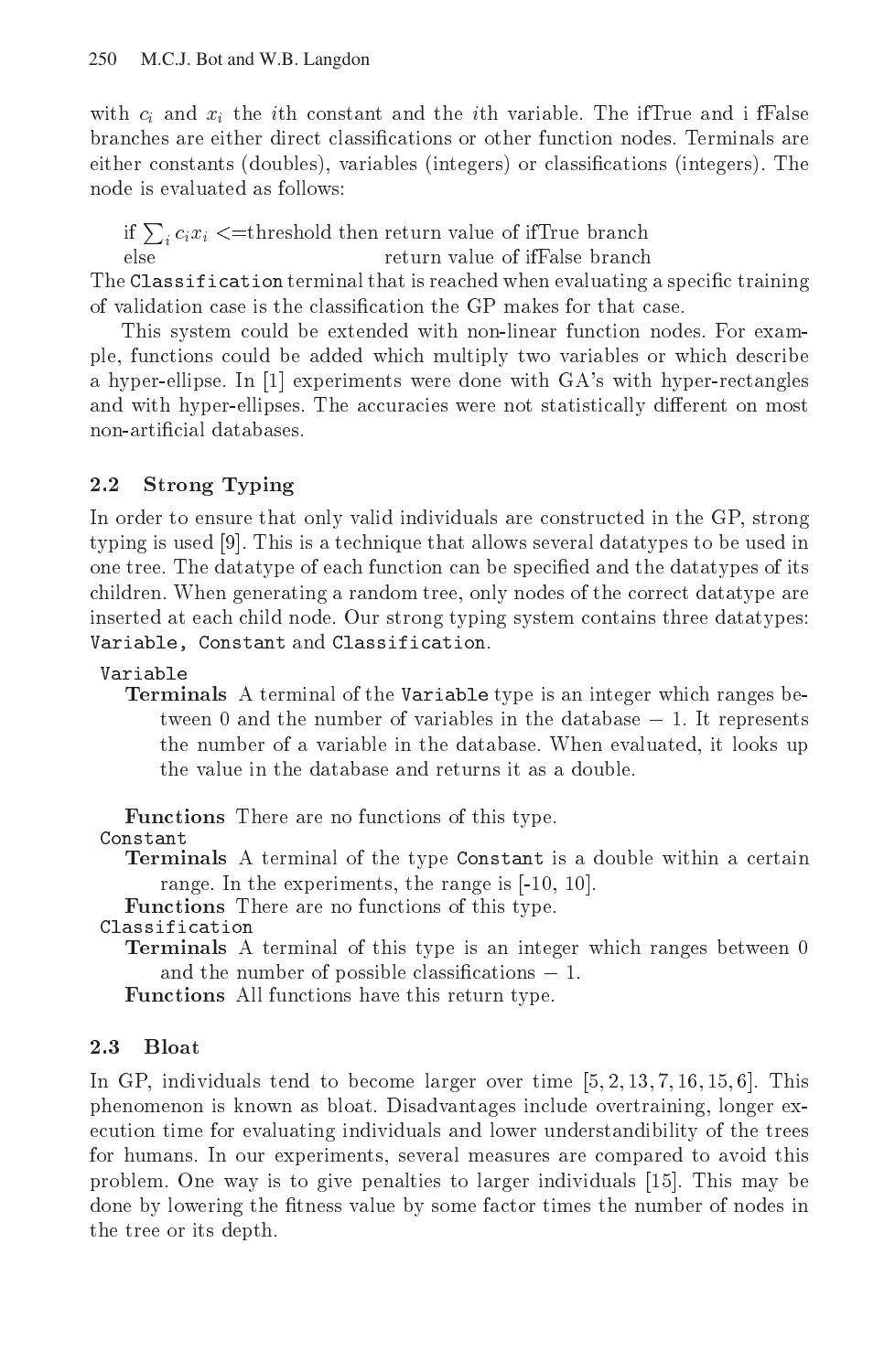## 3 Experimental Setup

we used the GP system by Qureshi (GPSys) -, which is written in Java. GPSys is a steady state- elitist system with tournament selection

### $3.1$ Parameter Settings

In Table - the standard settings for the standard settings for the state  $\Delta$  . The experiments are given the state of

| Objective            | Classify all training cases correctly                |  |  |  |  |  |
|----------------------|------------------------------------------------------|--|--|--|--|--|
| Terminal set         | Variable, Constant, Classification                   |  |  |  |  |  |
| Function set         | CheckCondition1Var, CheckCondition2Vars,             |  |  |  |  |  |
|                      | CheckCondition3Vars                                  |  |  |  |  |  |
| <b>Fitness Cases</b> | Various databases (see Section 3.2)                  |  |  |  |  |  |
| Selection            | Tournament of size 7                                 |  |  |  |  |  |
| <b>Hits</b>          | not used                                             |  |  |  |  |  |
| Wrapper              | not used                                             |  |  |  |  |  |
| Parameters           | Population $\overline{\text{size}} = 250$            |  |  |  |  |  |
|                      | No of runs $=$ 30                                    |  |  |  |  |  |
|                      | No of generations= $1000$                            |  |  |  |  |  |
|                      | Steady state, elitist                                |  |  |  |  |  |
|                      | 10-fold crossvalidation                              |  |  |  |  |  |
|                      | Mutation rate 50%                                    |  |  |  |  |  |
|                      | Initial population creation RAMPED HALF AND HALF     |  |  |  |  |  |
|                      | Pareto sample size 50                                |  |  |  |  |  |
|                      | Termination criterium All cases correctly classified |  |  |  |  |  |

Table 1. Standard settings of the GP

The more generations allowed- the more accurate individuals are- so the number of generations was set quite high. Ten-fold crossvalidation [8] was used, with  $r$  runs in each split  $\mathcal{A}$  runs individual is reported The best individual is reported The best individual is reported The best individual is reported The best individual is reported The best individual is report focus could be on accuracy- speed- generalization and simplicity of the trees The best individual in our system is the most accurate one Only after the runs are completed we look at speed-background we look at speed-background we look at speed-background we look and simplicity

Some initial runs were performed to compare settings for the tournament size-in and crossing and crossing and block in Section 2019, the extension and section is a complete the extra o of different mutation rates are examined. We found that the exact amount of mutation and crossover was of no high importance- as long the mutation rate is larger than 
 Thus- the mutation rate was set to  and the crossover rate also at the Growth case of the particles of contents method was also used- also used- also used- also usedsignificant difference to the RAMPED method.

fittp://www.cs.ucl.ac.uk/staff/A.Qureshi/gpsys.ntml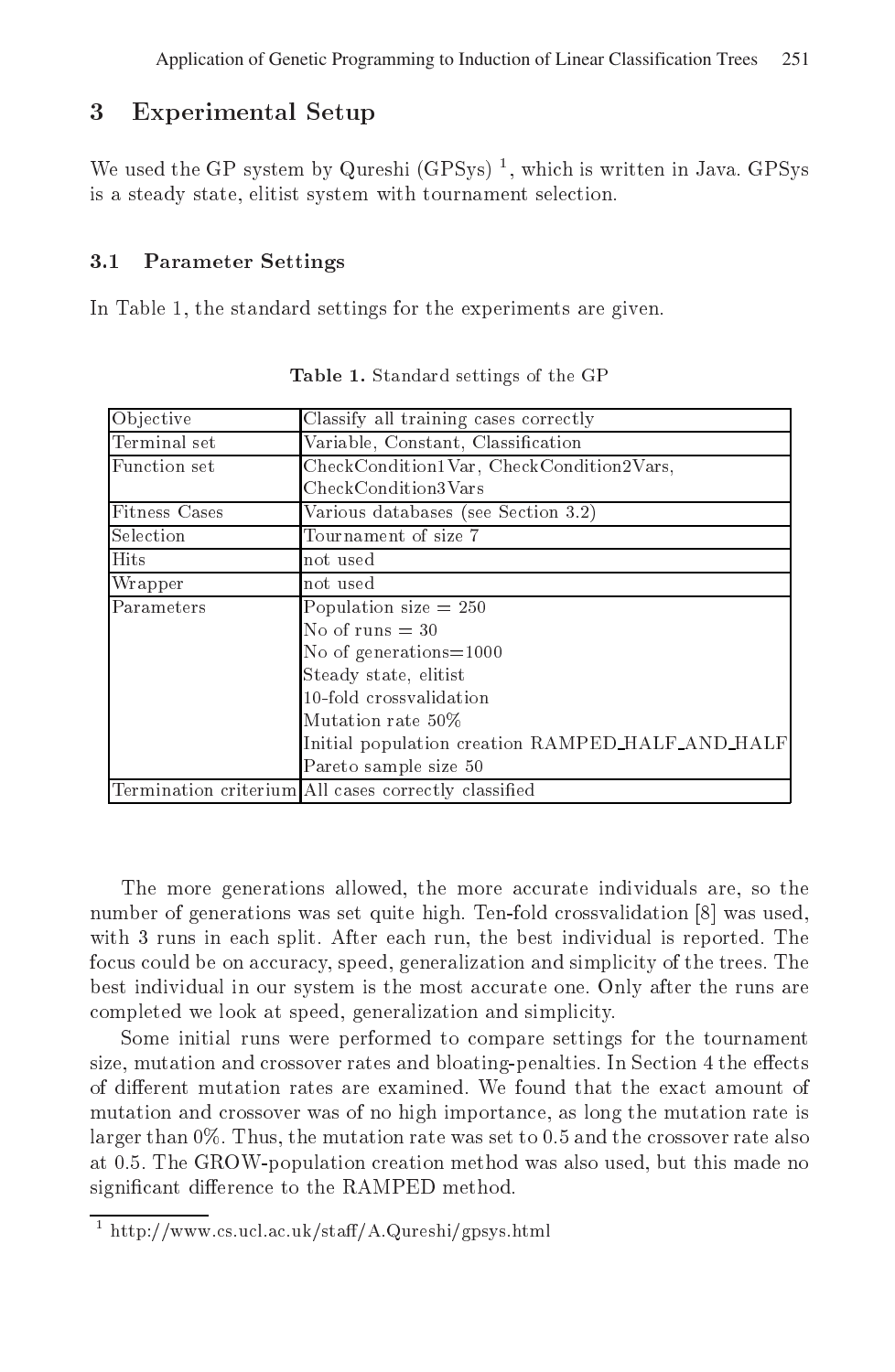Different bloating penalties were applied, on the number of nodes and on the depth of the tree- A penalty of - times the number of nodes or times the depth proved to be the best penalties- Those are compared to the tness sharing techniques-

# 3.2 Machine Learning Repository Databases

Four databases from the Machine Learning Repository<sup>2</sup> were used in the experiments:

- plus a classication 
the type of glass- There are classes - one of which  $(4)$  isn't used.
- The Ionosphere database contains instances of continuous variables plus a class attribute-
- $-$  The Pima database contains  $768$  instances of 8 continuous variables plus a class attribute- classication is binary either the Pimaindian is binary either the Pimaindians are positive to of negative for diabetes-
- The Segmentation database comes in two parts- The training database con sists of and the validation database of the validation of the validation of the validation of the contract of these were added together and crossvalidation took place on all cases-There are  attributes plus a class variable- There are dierent classes-

# $\overline{4}$ **Results**

# $4.1$ Mutation rate

In Figure 4 the performance of the GP on the Pima dataset with different mutation rates is shown- Theres no signicant dierence between most mutation rates when a ones density is performed to performed the seed in the seed and the seed  $\mathcal{L}_{\mathcal{A}}$ since intervals overlaps over large intervals overlap- or and  $\mu$  is significantly worse of  $\mu$  is significantly worse of  $\mu$ thanks the other settings-than the other  $\mathcal{N}$  there are  $\mathcal{N}$  and the set  $\mathcal{N}$  and  $\mathcal{N}$ setting will be used in the other experiments.

# 4.2 Bloating penalties

In Figure 5 the effects of different nodes penalties on the validation accuracy of the GP is shown- In Figure depth penalties are examined- Again most dierences arent signicant- The nodes penalty that will be used in the other experiments is -- The depth penalty is -- Like the setting for mutation rate these values are taken because there are peaks at those values-

 $^-$  http://www.ics.uci.edu/ $\sim$ miearn/MLRepository.html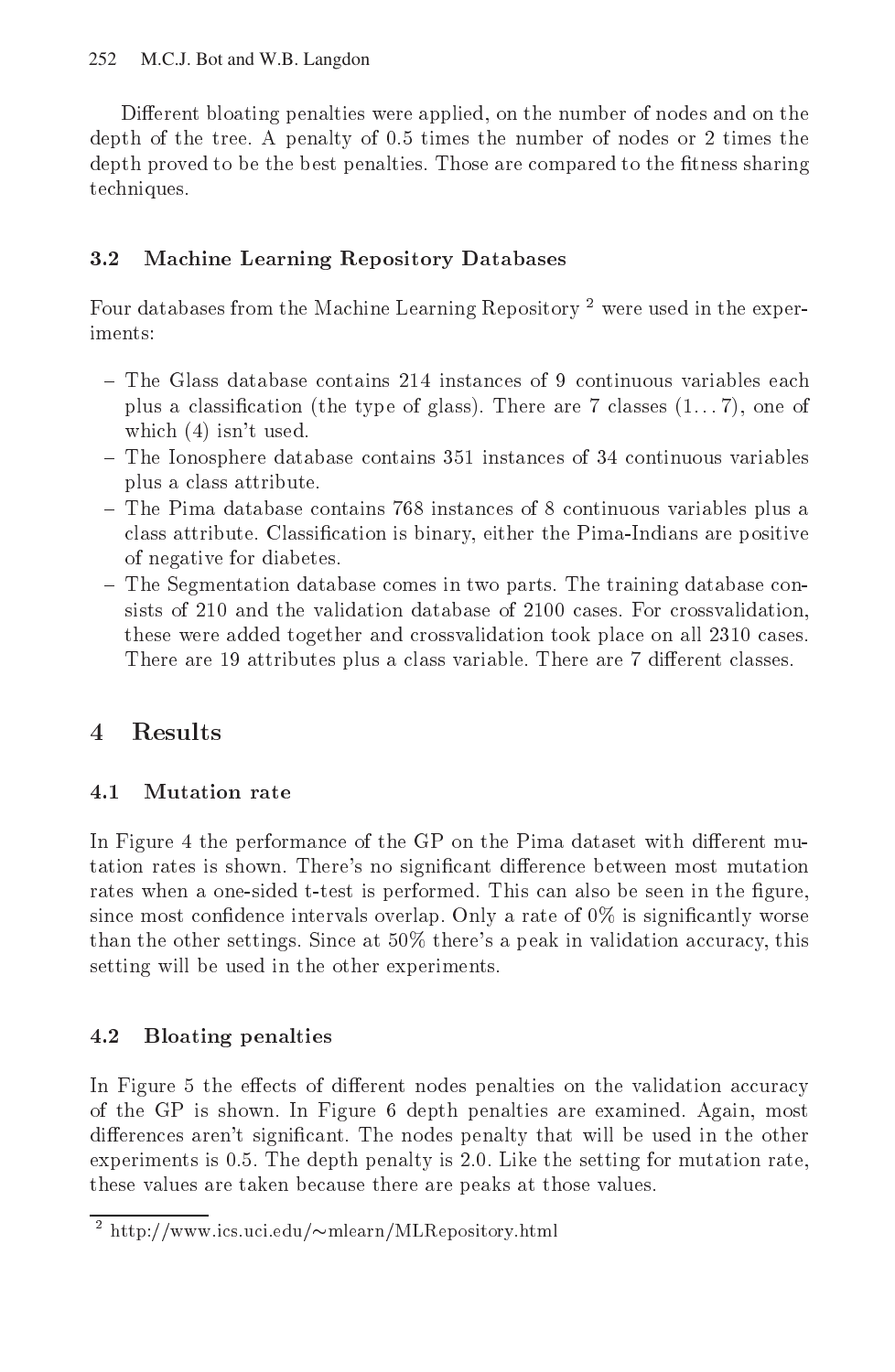

**Fig. 4.** Average validation accuracy and 9970 confidence interval of the GF on the Pima dataset with different mutation rates



**Fig. 5.** A verage validation accuracy and 9570 confidence interval of the GF on the Pillia dataset with different nodes penalties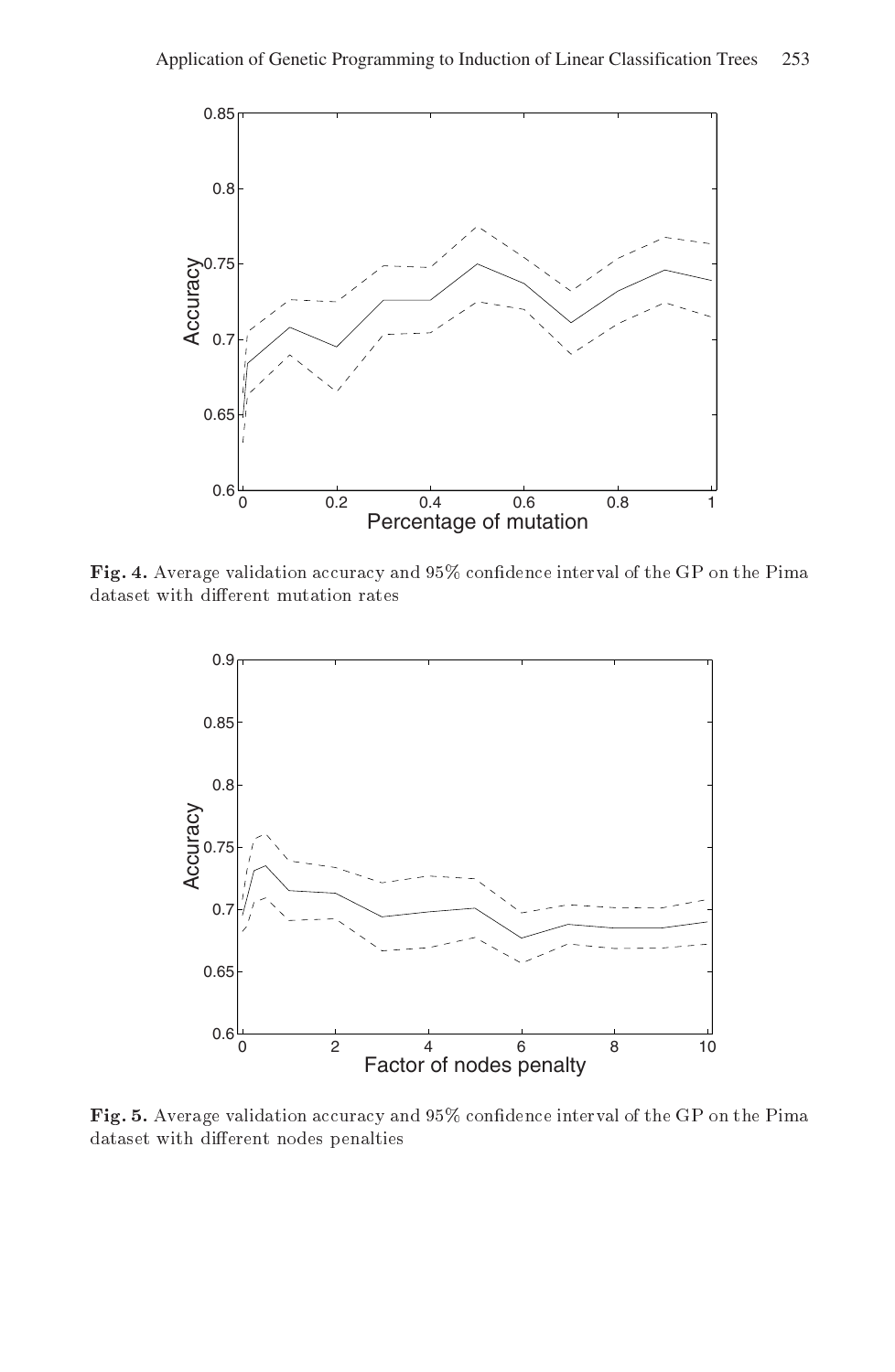

Pig. 0. Average vanuation accuracy and 9070 connuence interval of the GP on the Pinna dataset with different depth penalties

## 4.3 Results on all datasets

In Table the performance of the GP with a nodes penalty of - and that of the GP with a depth penalty of  $\blacksquare$  with compared  $\blacksquare$  in mean validation accuracy. and tree size of the best individuals from the 30 runs is reported, plus standard deviation.

Table - Comparison between nodes penalty and depth penalty Mean training and validation accuracy and tree size of the best individual of the runs plus

| Problem                 | Nodes penalty            |                                    | Depth penalty             |      |                        |
|-------------------------|--------------------------|------------------------------------|---------------------------|------|------------------------|
|                         | $\alpha$ ccuracy in $\%$ | tree size                          | $\alpha$ accuracy in $\%$ |      | tree size              |
| Glass                   | $63.2 \pm$<br>3.1        |                                    | 66.5 $\pm$                | 4.2  |                        |
| Validation              | 64.1 $\pm$<br>9.1        | $17.6 \pm 4.5 \, \text{163.0} \pm$ |                           | 10.8 | $43.2 \pm 22.5$        |
| Ionosphere              | $93.7 \pm$<br>1.7        |                                    | 94.6 $\pm$                | 1.3  |                        |
| Validation              | $90.2 \pm$               | 5.5 19.7 $\pm$ 4.1 192.0 $\pm$     |                           | 5.9  | 40.5 $\pm 21.2$        |
| Pima                    | $75.3 \pm$<br>1.4        |                                    | $75.4 \pm$                | 2.0  |                        |
| Validation              | 5.0<br>$71.1 \pm$        | $14.7 \pm 7.3$ 69.8 $\pm$          |                           | 5.8  | $43.8 \pm 23.6$        |
| Segmentation 73.1 $\pm$ | 5.2                      |                                    | $78.6 \pm$                | 5.8  |                        |
| Validation              | $72.0 \pm$<br>6.4        | $53.8 \pm 14.3 \parallel 78.2 \pm$ |                           |      | $5.3$ 191.9 $\pm$ 90.9 |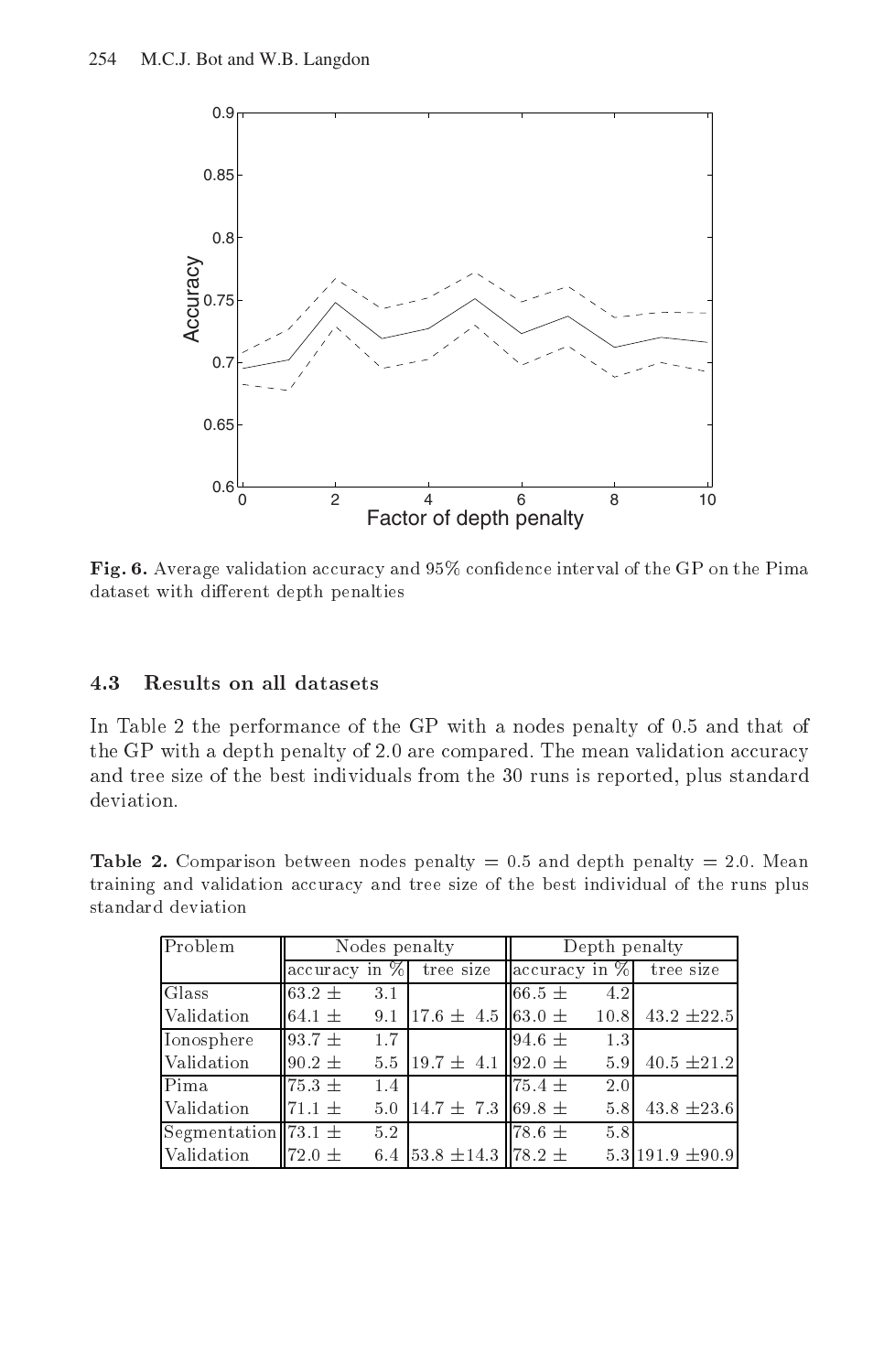## $\overline{5}$ Analysis

#### $5.1$ Accuracy and Tree Size

In most runs, there is some overtraining, since training accuracy is higher than validation accuracy

In Figures - and plots are drawn of the average number of validation errors over time on the four datasets

Clearly, the performance of the GP is different per database. On the ionosphere database, the GP improves for a few generations after which there's no more improvement. On the Pima and Glass database, the validation accuracy slowly improves for approximately 500 generations. After that, it stays more or less the same. The Segmentation keeps improving for 1000 generations and possibly goes on even after that The trees that the GP creates for this database are much larger than those for the other three databases This may mean when the optimal tree is large the GP needs more generations than when the optimal tree is smaller. The fact that OC1 produces larger trees for the Segmentation database than for the three other databases supports this hypothesis No ex act figures are available because the OC1 system doesn't output the average tree size. However, the best tree of all crossvalidation runs is reported and the Segmentation tree is about three times larger than the other trees.) Runs on more databases are needed to substantiate this hypothesis It is clear that the number of generations that is needed to find a good decision tree depends on the database

The extra generations are neither beneficial nor harmful. They don't cause extra overtraining Condence intervals are very regular but fairly wide note the different scales in the figures). This suggests that the performance of the GP is stable in the different runs.



**Fig. 7.** Average validation errors and 95% conhuence interval over time on the Glass dataset (left figure) and the Ionosphere dataset (right figure)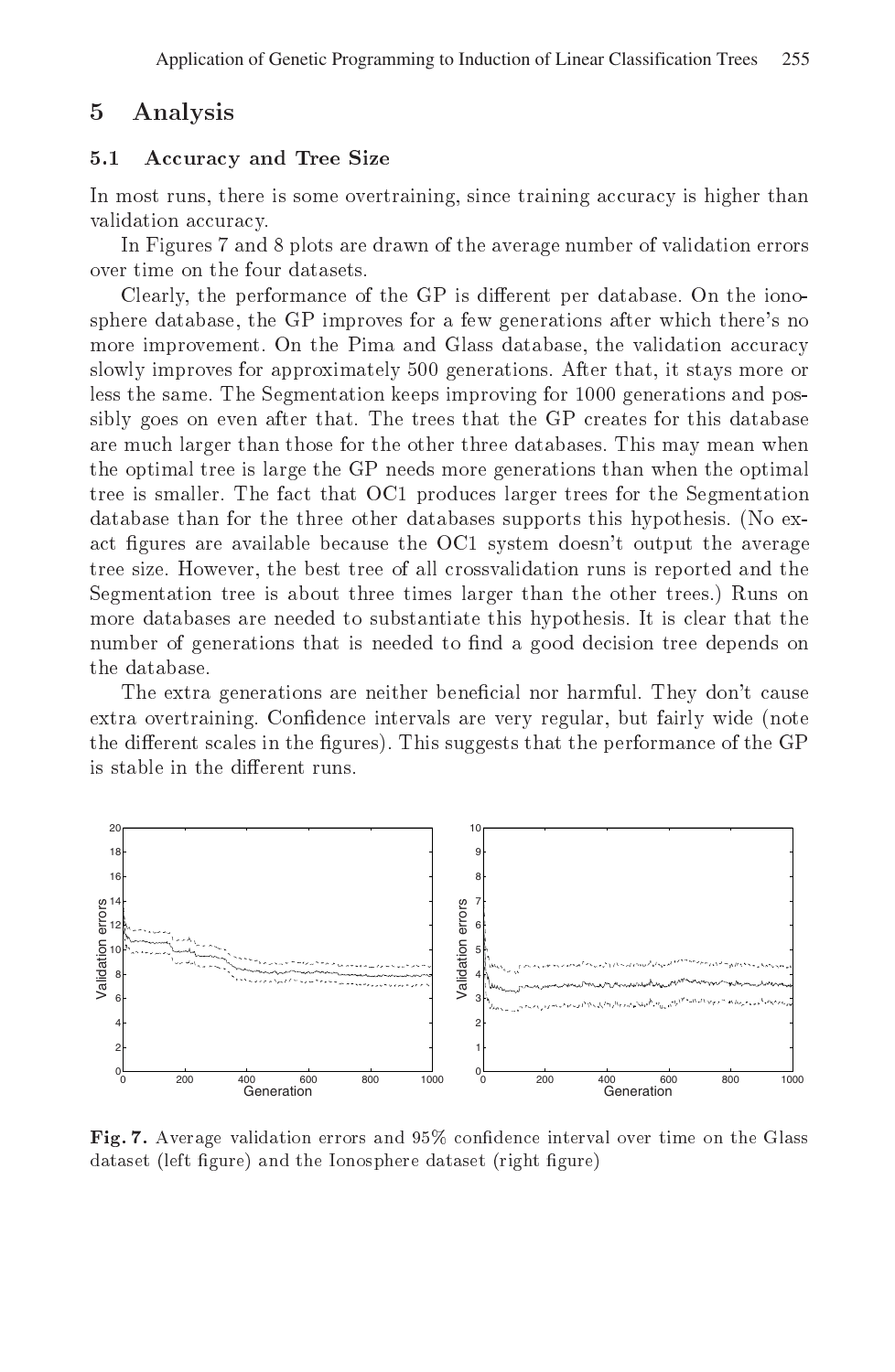

**Fig. 8.** Average validation errors and 9970 connuence interval over time on the Filma dataset (left figure) and the Segmentation dataset (right figure)

### 5.2 Comparison to Machine Learning Algorithms

In Table 3 the performance of the GP is compared to that of three other decision tree communication algorithms-systems of a resolution of the property and  $\mathcal{C}$ crossvalidation and standard parameter settings are used in the other algorithms

Table - Comparison between the GP and the Core Core Comparison and Magnetic Core Core GP is with fitness sharing Pareto and LEF. Mean training and validation accuracy of the best individual of the runs plus standard deviation. Stars mark significantly better accuracy compared to the GP or better accuracy of the GP

| Problem                     | GP                                              | OC1                                                | C5.0            | M5'              |
|-----------------------------|-------------------------------------------------|----------------------------------------------------|-----------------|------------------|
| Glass                       | $164.1 \pm 9.1$                                 | $62.3 \pm 13.4$                                    | $67.5 \pm 2.6$  | $70.5 \pm 2.8$ * |
| Ionosphere                  | $\parallel$ 92.0 $\pm$ 5.9 $\pm$ 90.0 $\pm$ 5.8 |                                                    | $88.9 \pm 1.2$  | $89.7 \pm 1.2$   |
| Pima                        | $71.1 \pm 5.0$                                  | $74.1 \pm 6.1$                                     | $174.5 \pm 1.2$ | $76.2 \pm 0.8$   |
| Segmentation 78.2 $\pm$ 5.3 |                                                 | $95.4 \pm 1.5^{*}96.8 \pm 0.2^{*}97.0 \pm 0.2^{*}$ |                 |                  |

The GP performs as well as or better than reported decision tree algorithms  $\blacksquare$  and  $\blacksquare$ Glass and Segmentation. Tree sizes of the GP are usually  $5-10$  times smaller thank there is the common that we can determine the common and the contract on  $\mathcal{C}$ However- if we let the GP run without any size restrictions- the produced trees are even larger than those from OC1 and C4.5 and overtraining increases much training accuracy goes up and validation accuracy goes down Determining characteristics of databases on which the GP does well or poorly is one of the subjects for future research.

The GP is slower than the other techniques. One run on a dataset of 700 cases on an Pentium III 450 takes approximately 5-8 minutes. A run of the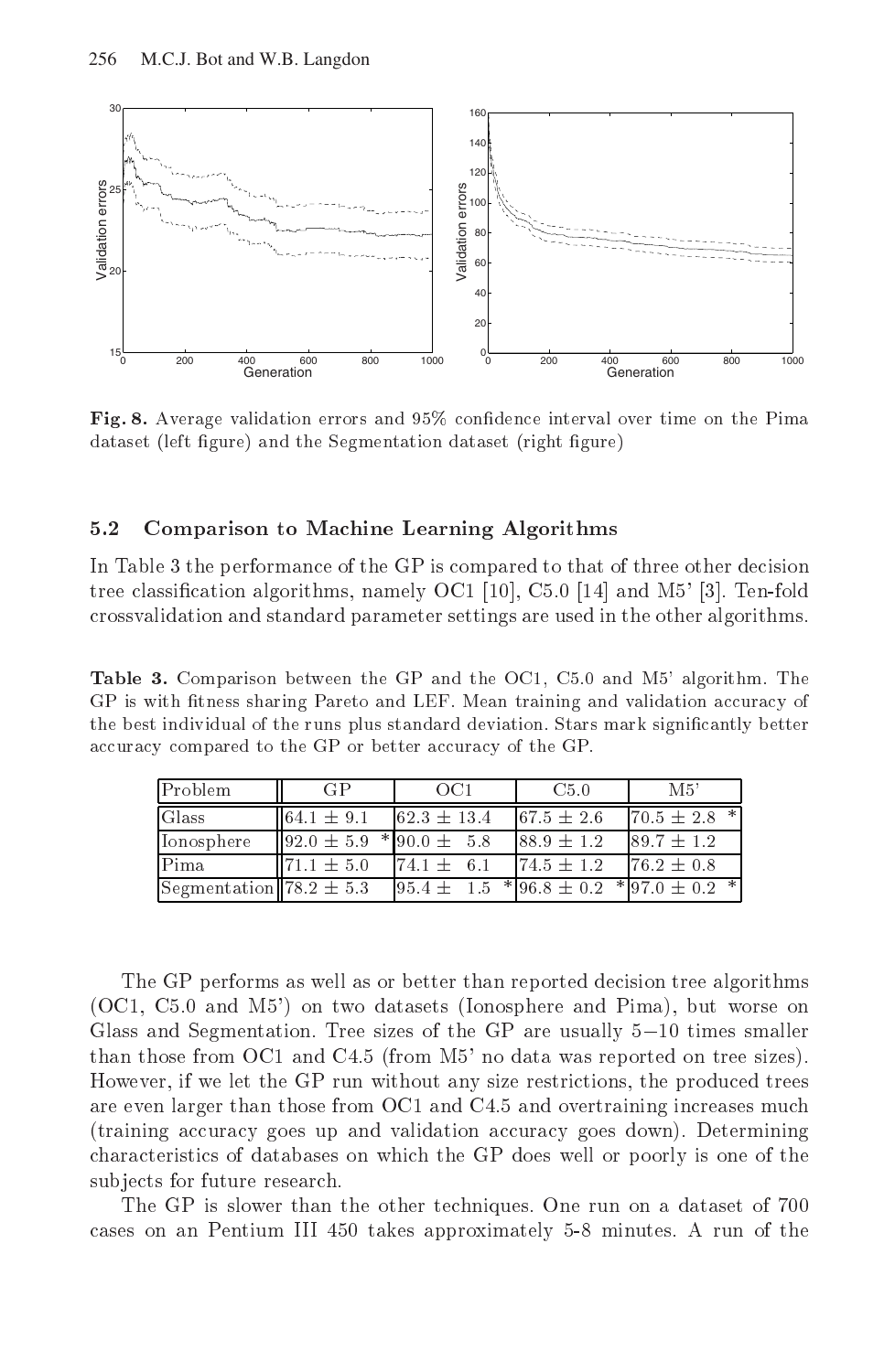other techniques which are written in C or C- typically takes about one or two minutes.

Future research will aim at improving execution speed and accuracy (for example by dynamic sampling of training cases DSS - or by seeding the population with trees constructed by standard decision tree algorithms such as C-

## 6 Conclusions

Our representation for decision trees in GP can be used succesfully for inducing accurate decision trees. On some datasets, the GP accuracy is as well as or better than reported accuracies for decision tree algorithms, but on others, the GP does worse see Table and the Table see Table see Table see Table see Table see Table see Table see Table see Table

The GP usually overtrains: training accuracy is higher than validation accuracy see Table 1, car more are multiple are different different are as Although are the see needed before validation accuracy stops improving This ranges from gen erations Ionosphere dataset- in die eerste generations Indonesia dataset- i Indications were found that the number of generations that are needed may correlate with the size of the optimal tree. Extra generations don't affect validation accuracy in a positive or negative way. There is no statistical difference in accuracy when a nodes penalty or a depth penalty is applied

# References

- J Aguilar- JRiquelme- and M Toro Three geometric approaches for representing decision rules in a supervised system. In Late Breaking Papers at the 1999 Genetic and Evolution Computation Conference pages - pages - Pages - Pages - Pages - Pages - Pages - Pages - Pages - Pages - Pages - Pages - Pages - Pages - Pages - Pages - Pages - Pages - Pages - Pages - Pages - Pages - Pages - P
- 2. Tobias Blickle and Lothar Thiele. Genetic programming and redundancy. In a exterpt computed algorithms with the Framework of Evolution and Computer of Evolution and Computer of Comput tation Workshop at KI- Saarbrucken- pages - Im Stadtwald- Building de la partie de la partie de la partie de la partie de la partie de la partie de la partie de la partie de la  $\overline{\phantom{a}}$
- e and Inglis- in the second trees for the second trees for the second trees for the second trees for the second classication Machine Learning-Machine Learning-Machine Learning-Machine Learning-Machine Learning-Machine Learning-
- Chris Gathercole An Investigation of Supervised Learning in Genetic Programming PhD thesis-in the theory of Edinburgh-Indian or the state of the state of the state of the state of the s
- 5. J.R. Koza. Genetic Programming: On the Programming of Computers by Means of accessive a contraction and a distance of the contract of the selection of the selection of the selection o
- WB Langdon-Book Langdon-Book Langdon-Book Langdon-Book Langdon-Book Langdon-Book Langdon-Book Langdon-Book Lan and the particles in Langdon-Billia in the control in the control of the control and the control of the control of the control of the control of the control of the control of the control of the control of the control of th genetic Programming of the programming and the extent of the chapter of the company of the control of the control USA- May Forthcoming
- 7. Nicholas Freitag McPhee and Justin Darwin Miller. Accurate replication in genetic programming in Lieuweise Communication in Lieuweise and the Sixth Proceedings of the Sixth Communication of th International Conference ICGA - pages - Pittsburgh- PA- USA- July 1995. Morgan Kaufmann.
- The Mitchell Machine McGraw (1999) (1999) The Mitchell Machine World WCBM (1999) (1999) (1999) (1999) (1999) (